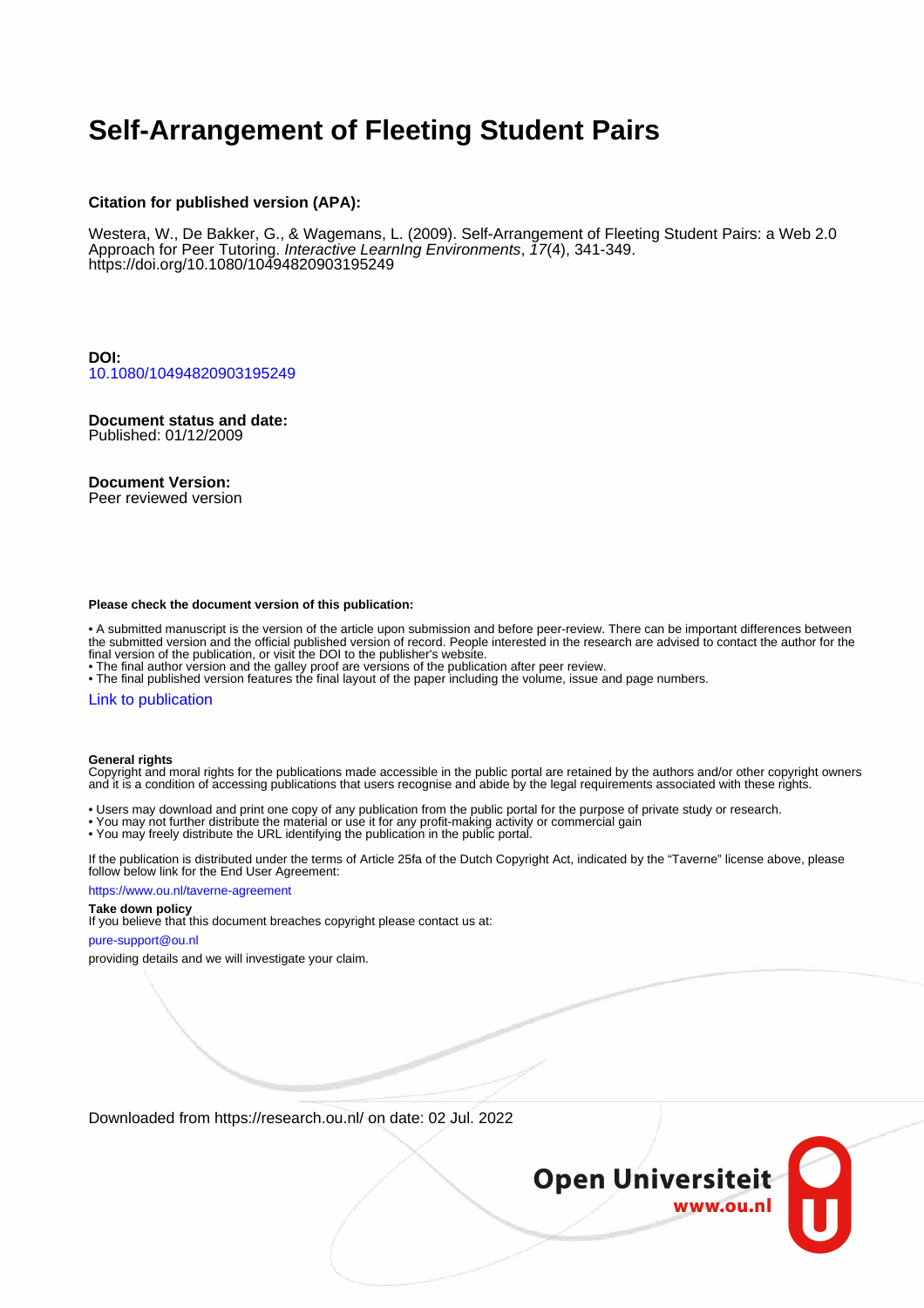# **RESEARCH ARTICLE**

# **Self-Arrangement of Fleeting Student Pairs: a Web 2.0 Approach for Peer Tutoring**

Wim Westera<sup>a</sup>, Gijs De Bakker<sup>b</sup> and Leo Wagemans<sup>a</sup>

*<sup>a</sup> Centre for Learning Sciences and Technologies, Open University of the Netherlands b Eindhoven School of Education, Fontys University*

### **Abstract**

This paper presents a Web 2.0 approach for the arrangement of peer tutoring in online learning. In online learning environments, the learners' expectations of obtaining frequent, one-to-one support from their teachers tend to increase the teachers' workloads to unacceptably high levels. To address this problem of workload a self-organised peer allocation mechanism is proposed for the easy arrangement of instant tutoring by fellow students. The approach is based on a computational model which selects the most appropriate peer from a population of learners. A software prototype has been developed and tested with learners in two different educational settings. The evaluation shows that the use of a self-organising, synchronous peer-allocation system is not self-evident. It may be successful, but context variables have great impact on its functioning. Although the system technically functioned appropriately, students often appeared to use alternative ways for asking for help. In view of its potential for the efficient arrangement of distributed online support recommendations are given for successful appliance of the approach.

### **Keywords**

Peer tutoring; online support; self-organisation; Web 2.0; peer allocation

### **Introduction**

In online learning contexts, frequent one-to-one communications with students greatly raises the workloads of teachers and tutors (Westera, 2007; De Vries et al., 2005). Indeed, through the ease of internet connectivity, students (or learners in general) expect instant support when they experience any problems with their learning tasks. Also, the diversity of the calls for help increases dramatically because of highly individualised learning routes and different paces of learning, which are advocated as the distinguishing features of online delivery. Another contributing factor is that contemporary constructivist pedagogies which

<sup>a</sup> Email: wim.westera@ou.nl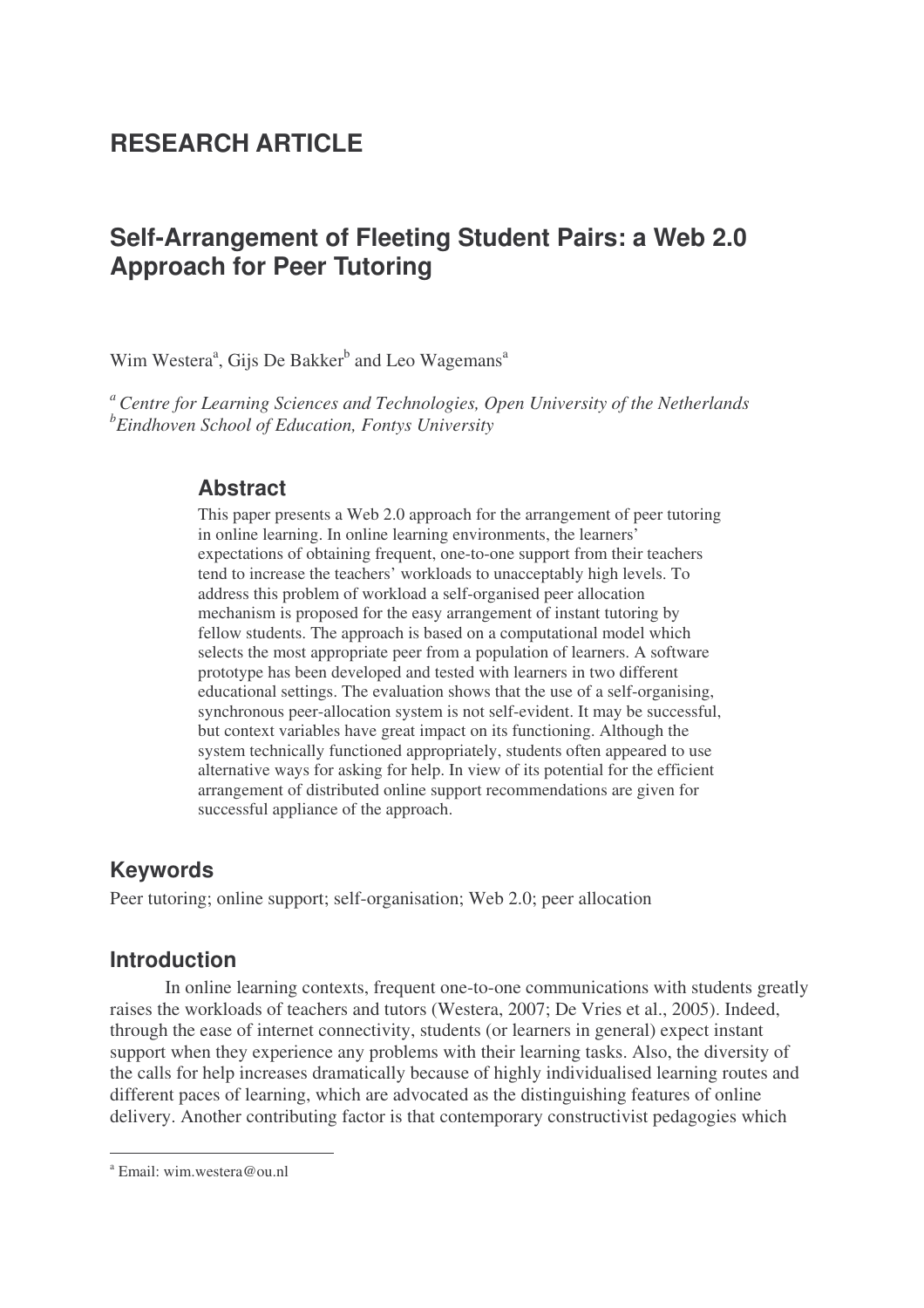suggest complex, open learning tasks, require intensive, tailored tutoring rather than standardised support (Brown, Collins & Duguid, 1989; Gergen 1995; Westera 2001). These factors all effect increased workloads of teachers and tutors. Simply appointing more teachers would make online education unaffordable; conversely, limiting the amount of support would inevitable harm the quality and effectivity of online learning. As a consequence, online learners cannot always be provided with the required assistance at the right volume and at the right time. Naturally, in case of encountering any problems students will try to figure these out themselves (which can be very informative as such), but after a while a remote tutor will be necessary to provide assistance in order to avoid pointless wasting of time. Indeed, the ample availability of appropriate support for learners is an important determinant of study success (Mory, 2003).

A viable alternative of support by teachers would be peer tutoring. Various researchers reported that peer tutoring is often found to produce higher learning outcomes (Fantuzzo, Riggio, Connelly & Dimeff, 1989; Gyanani & Pahuja, 1995; King, Staffieri & Adelgais, 1998; Wong, Chan, Chou, Heh & Tung, 2003) and to have positive effects on motivation, reflection, self-esteem and commitment (Fantuzzo et al., 1989; Anderson et al., 2000). Indeed, receiving help from fellow learners may be an interesting alternative. Van Rosmalen et al. (2006, 2008) report that students are positive about supporting each other in content related questions. But the appliance of fellow consultation is not self-evident: even when online learning may incorporate some group work or communities of learners, the common notion of cohorts is not necessarily preserved, which positions online learning as a quite solitary, individualised mode of learning that is not necessarily linked with peers. Although synchronised cohorts not always exists in online education, there may be many students working at the same domain, module, problem or topic, who are possibly not aware of each other and may even not know each other. They may follow different learning routes, have different learning objectives and study at different paces and times. This invisible community of fellow learners, however, engage in the same subject matter and share the same interests and the same problems. It yields the social and intellectual force to provide peer tutoring as a powerful means to address the ever-growing need for online assistance. For being able to tap these resources without raising the teachers' workloads, an efficient mechanism for the arrangement of peer support is required.

This paper describes a self-organising social networking system for the arrangement of online support by fellow learners. It is assumed that individual learning routes and progress are logged by the system. That is, each time a student completes a learning task or (any task component) and starts with a new one the learner positioning data are updated. These positioning data may either be aggregated by automated tracking routines or be controlled by the users themselves. In the pilots described below for practical reasons the positioning data were forwarded by the learners themselves. When an individual in the population calls for assistance, the allocation mechanism uses the positioning data and performance data to select the most appropriate fellow tutor from the population.

First, we will outline the peer-allocation model. Subsequently, we will describe the software prototype that has been developed and the two preliminary pilots and their evaluation. In conclusion, we will discuss the outcomes and list our recommendations for successful appliance.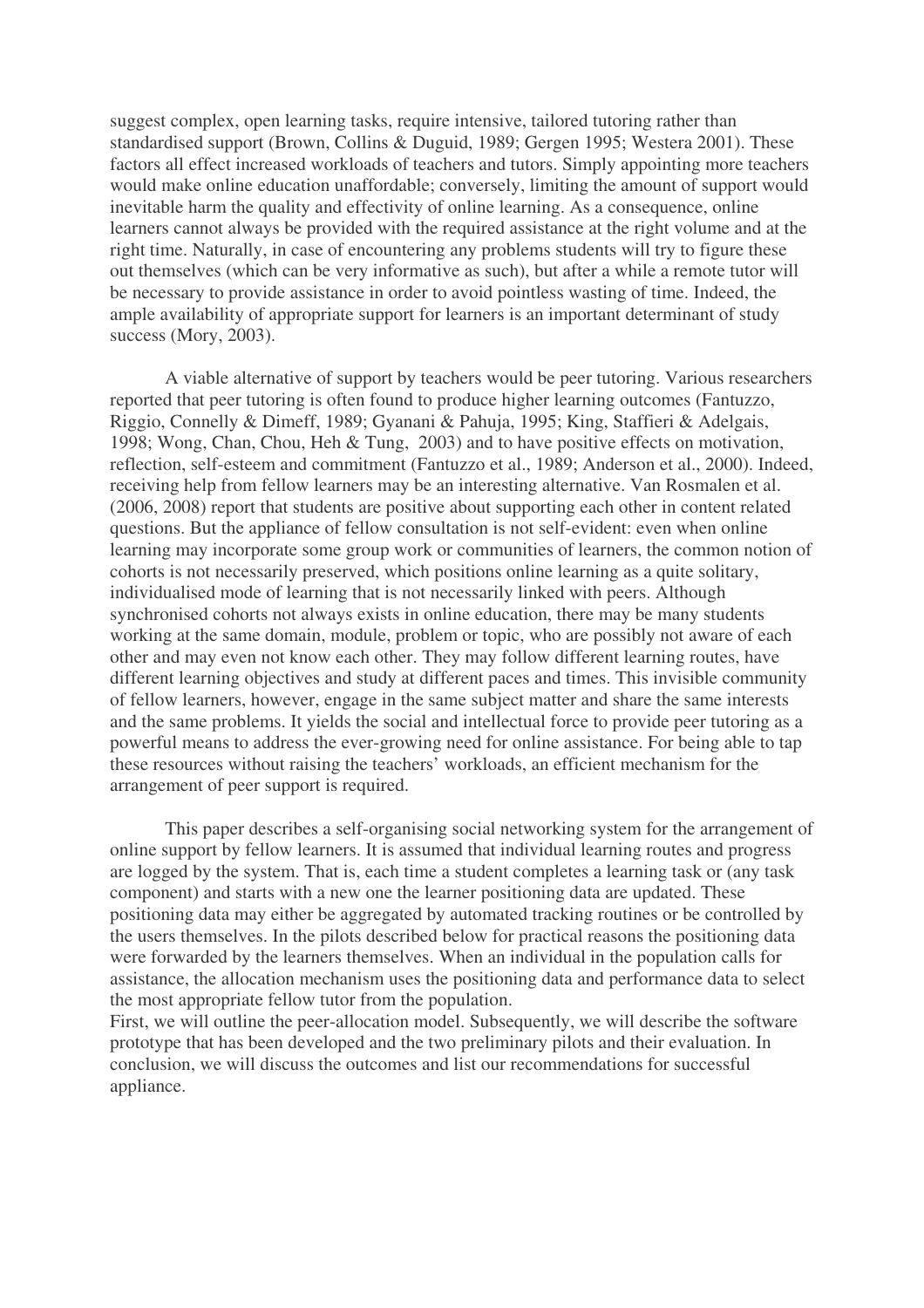## **The peer-allocation model**

Rather than letting learners post their requests in forums or shared workspaces, the proposed model opts for self-organised peer tutor allocation. When a learner asks for assistance, the model selects the most appropriate peer candidate from the population of learners: it creates fleeting "pairs" of learners by taking into account the nature of the request and the expertise and past performance of peer candidates. Such mechanism would be highly self-regulating and would reduce the teachers' workloads.

The model rests on straightforward logging data of the learners' current and past activities. It does not include the semantics of the calls for assistance, which would be possible for instance by using technologies like latent semantic analysis (VanBruggen et al., 2004; VanRosmalen et al., 2005). The generality of the model, however, doesn't obstruct the use of semantic tools per se. Rather than applying established ontologies for the representation of the domains and strategies to traverse the domains, the model uses only simple navigational data to decide whether a particular peer should be selected to address a particular call for assistance, or not.

We consider a population of students that are individually and remotely working on a number of learning tasks or activities that make up the course. These tasks or activities can reflect any collection of components, e.g. learning modules, themes, assignments, domain nodes, chapters, "pages", paragraphs, exercises or learning units. These components are used to establish what part of the course each student is working on at a certain moment. It acts as an improvised taxonomy or pseudo-ontology of the domain, which only purpose is the direct locating of students in the course. It is assumed that individual learning routes and progress of students are logged by the system, that is, each time a student completes a learning module and starts with a new one the learner positioning data are updated. As has been explained above, in the present study these data were controlled and forwarded by the users themselves.

When a student of the population calls for assistance, the allocation mechanism uses the learner positioning data to select the most appropriate peer tutor from the population. The algorithm is assumed to meet criteria in two separate dimensions:

- Quality: Select a competent tutor. The peer tutoring system would fail when incapable tutors were assigned. Therefore, first the appropriateness of the peer tutor has to be established.
- Economy: Achieve a fair workload distribution amongst students. The peer tutoring system would fail when only the sub group of highly qualified students were involved as a tutor. Therefore, the quality criterion should be balanced to produce a fair distribution of workload over the students.

So, in order to be successful, the peer allocation algorithm has to balance these conflicting demands. This problem is solved by defining two separate filtering mechanisms which are put in sequence. First the quality filter selects appropriate candidates. Criteria for appropriateness are proximity (students that are working on the same component of course) or completion (students that just have finished the very component). For these criteria mathematical expressions have been applied, which include time differences, in order to produce appropriate filtering weight functions. For instance, the completion algorithm provides a score for each student which takes into account the time passed since completion: recent completers are assumed to provide a better match. Second, the economy filter preserves a fair distribution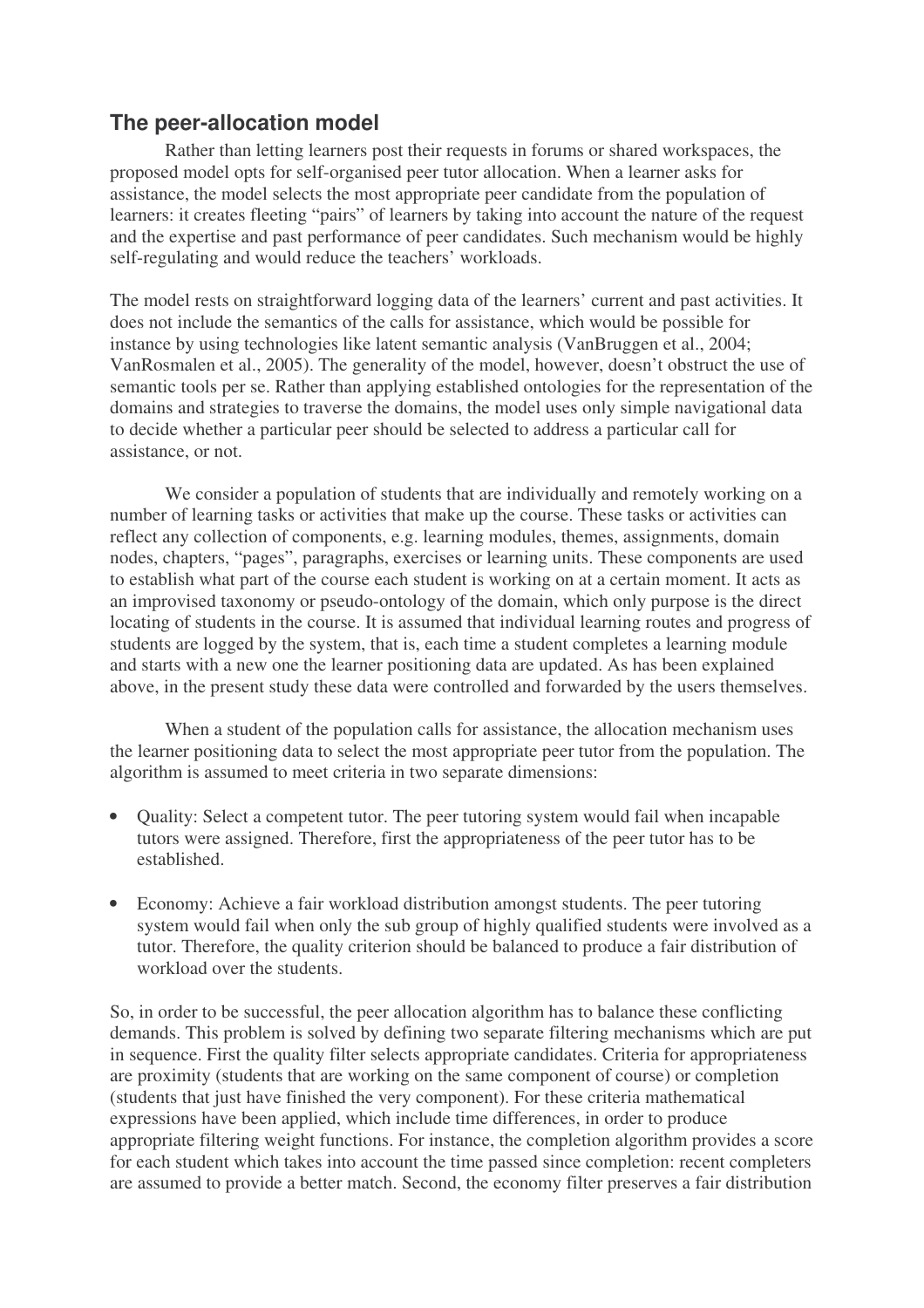of tutors' workloads. Here, also two distinct mechanisms are used. The uniformity principle selects the student with the lowest number of tutoring acts so far. It procures that providing assistance is evenly distributed over the students. The favour-in-return principle selects frequent callers for assistance, as to let them "pay" for previous benefits. All these filter types are combined in order to maximise the chance of finding an appropriate peer tutor. When the filtering algorithm fails, the requests for assistance are redirected to the teacher. The general filter-layout is displayed in figure 1.



Figure 1. Basic lay-out of the allocation algorithm

An extensive explanation of the algorithm, the balancing of the filter types and the mathematics behind it, can be found in Westera (2007). The paper also presents the outcomes of various simulations which explain the conditions for achieving system stability.

## **The software prototype**

The proposed system has to act as a match maker between students; a question raised by one student (the tutee) has to be allocated to the most appropriate fellow student (the tutor) which is filtered out of the student population by the logic of the conceptual model. Next, the system has to support a chat dialogue between the two and keep track of the dialogue's effectiveness.

In order to investigate the feasibility of the model a software prototype has been developed. The system architecture comprises a client-server solution which is based on TCP connection, a central database for user data and a management module for the arrangement and monitoring of course runs. Important motives for the TCP-based client-server solution rather than a web application or a peer-to-peer solution were 1) reducing user-side firewall problems, 2) easy checking whether students are online or not, and 3) easy and complete user logging for system dynamics analyses. The prototype was developed in Borland Delphi 7 and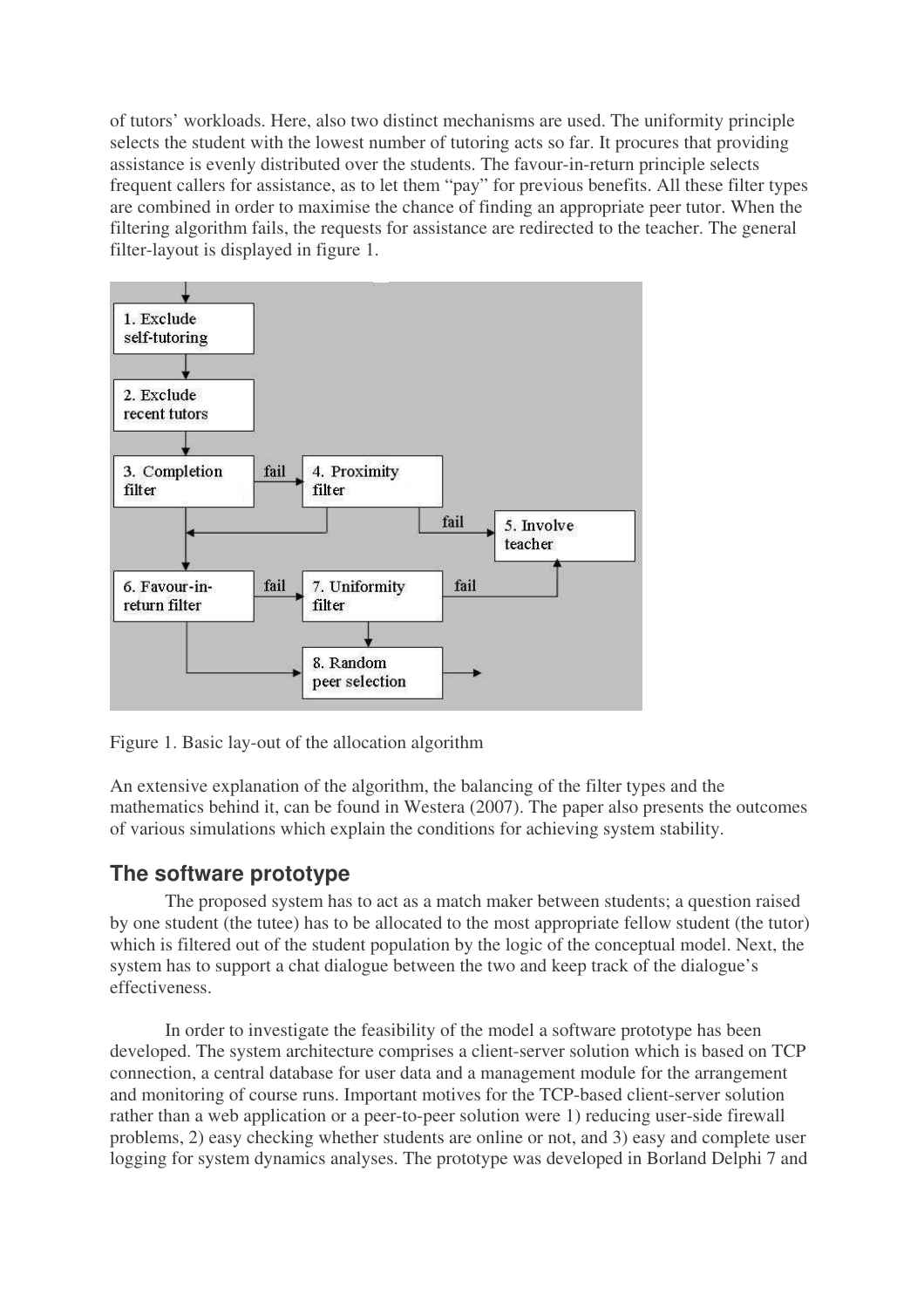uses some existing closed source and open source tools, amongst which Indy (network), NextSuite (GUI), lvkActiveScript (scripting) and svCom (NT-service).

The client prototype has been made available to students and teachers via a web-based installer. The client features automated login, authentication, automated reconnect to the server and automated web-update and needs only very limited local disk space. Its user interface has been kept simple and displays MSN-like appearance and operation (figure 2).

| <b>L 13</b><br>Pair Client - [Client]       |                                                                                                                     |
|---------------------------------------------|---------------------------------------------------------------------------------------------------------------------|
| Disconnect Edit Window Help Develop<br>File |                                                                                                                     |
|                                             | My question                                                                                                         |
|                                             | What is exactly the difference between results<br>being significant and meaningful? I don't<br>quite understand it. |
|                                             | Topic                                                                                                               |
|                                             | Pair me!<br>basic concepts                                                                                          |
|                                             |                                                                                                                     |
|                                             | An appropriate peer tutor has been found who is<br>currently online.                                                |
|                                             | Please press 'Pair me!' to start the conversation.                                                                  |
|                                             | Where am I?<br>Questions<br>Login<br>4<br>b                                                                         |
| Login                                       | Authenticated Connected<br><b>VFG</b>                                                                               |

Figure 2. The client window.

It offers online chat, but in extension to this also an off-line chat in case the selected peertutor would be temporary off-line.

The prototype system has been tested extensively, both from a technical point of view and a (multi-)user perspective. It provides the basic features for running pilot experiments with real students. For pilots to be arranged the following conditions have to be met:

- Students have to agree to participate
- Students have to install and launch the client
- Teachers have to list course components for student positioning
- Students have to use the client: register their progress, and post and answer requests for help.

## **Pilot set-up**

Two pilots within different educational settings were arranged. The first pilot was carried out with psychology students at the Open University of the Netherlands. This concerned a statistics course about quantitative data analysis. This course was selected because the domain of statistics is notorious for high demands for learning support, and because the student group involved was assumed large enough for enabling an appropriate peer tutoring community. An email invitation amongst students that were going to start with the course yielded 104 students that liked to participate in the pilot. Ages of the students were between 25 and 55 years, which matches the lifelong learning profile of the Open University. As proposed by the funding organisation of the project, SURFfoundation, a second pilot was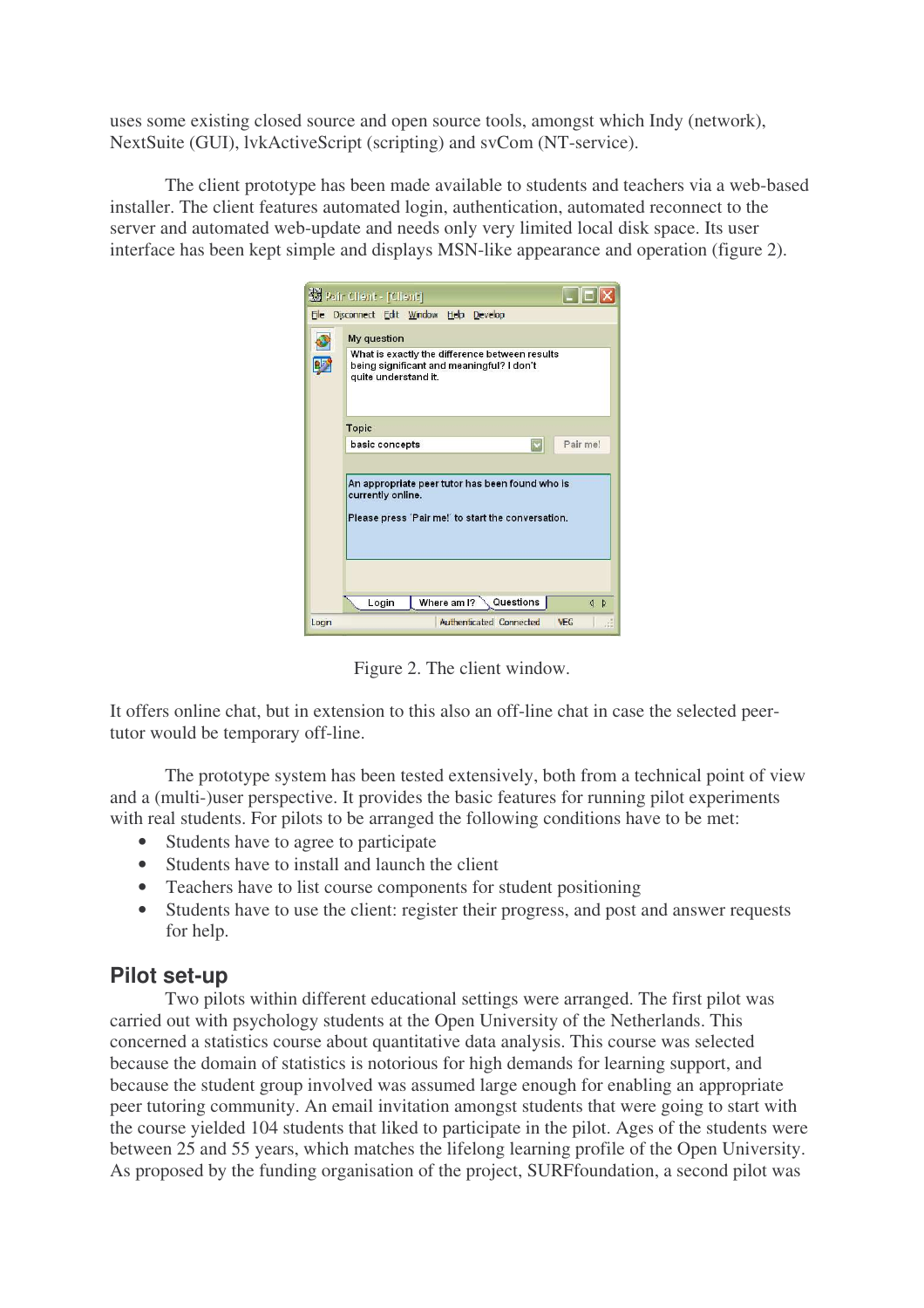arranged amongst students of the educational programme of ICT Media Design at the Fontys University of Applied Science. Here, only 20 students agreed to participate. Yet, it was decided to continue the pilot because 1) these students were assumed to be quite familiar with using computer software, 2) it was arranged that the proposed peer tutoring mechanism would be the only means of support, and 3) it offers a different educational setting which involves more face-to-face contacts. Ages of students were between 19 and 21, which markedly differed from the other pilot group.

Both pilots ran about 3 months. At the start of each pilot, all students and teachers that were involved received an email and a URL-link to the system installer. A written instruction was made available which covered system operation and rules of behaviour. The latter include the request to students to regularly update their study progress (which is used for positioning), to frequently use the system and minimise the use of alternative communication channels, e.g. telephone, MSN, Skype, because these are not linked to the logging and allocation system.

## **Evaluation set-up**

After the pilots, 12 of the students were interviewed to collect their experiences and findings. At an early stage an electronic survey was aimed at, but as one of the big problems of the pilots was the disappointingly scarce use of the system by students, (semi-)structured interviews seemed a better approach. The sample covered students of both pilots; it involved active users as well as users that failed or nearly failed to participate actively. Questions mainly concerned the barriers that exist for using the peer allocation system. Three types of barriers were distinguished:

- Conceptual barriers These are barriers associated with the very concept of online peer-allocation.
- Contextual barriers These are barriers associated with the pilot context, e.g. the subject matter, the educational setting, the number of students.
- Technical barriers These barriers concern the functioning and the usability of the system.

In addition, emails to students were used to find out why some of the students stopped their participation and why so many students initially agreed to participate, but never became online.

## **Results**

During the pilots the peer-allocation system has been monitored continually. All student data were logged. Participation of students, however, was quite limited. Three weeks after the start only 25% of the students had entered their positioning data. Various emails were send to urge students on using the system as much as possible. Although participation improved a bit, large scale use by the students failed to occur. For the first pilot (at the Open University of the Netherlands) 104 students announced to participate, 41 students actually used the system, but only 19 students posted questions. In the second pilot (Fontys University) 9 out 20 students actually installed the system, but no dialogues between students occurred. From these outcomes it was concluded that it was necessary to find out what barriers students experience for applying such system. The structured interviews yield the following findings.

At the conceptual level it could be established that students would evaluate such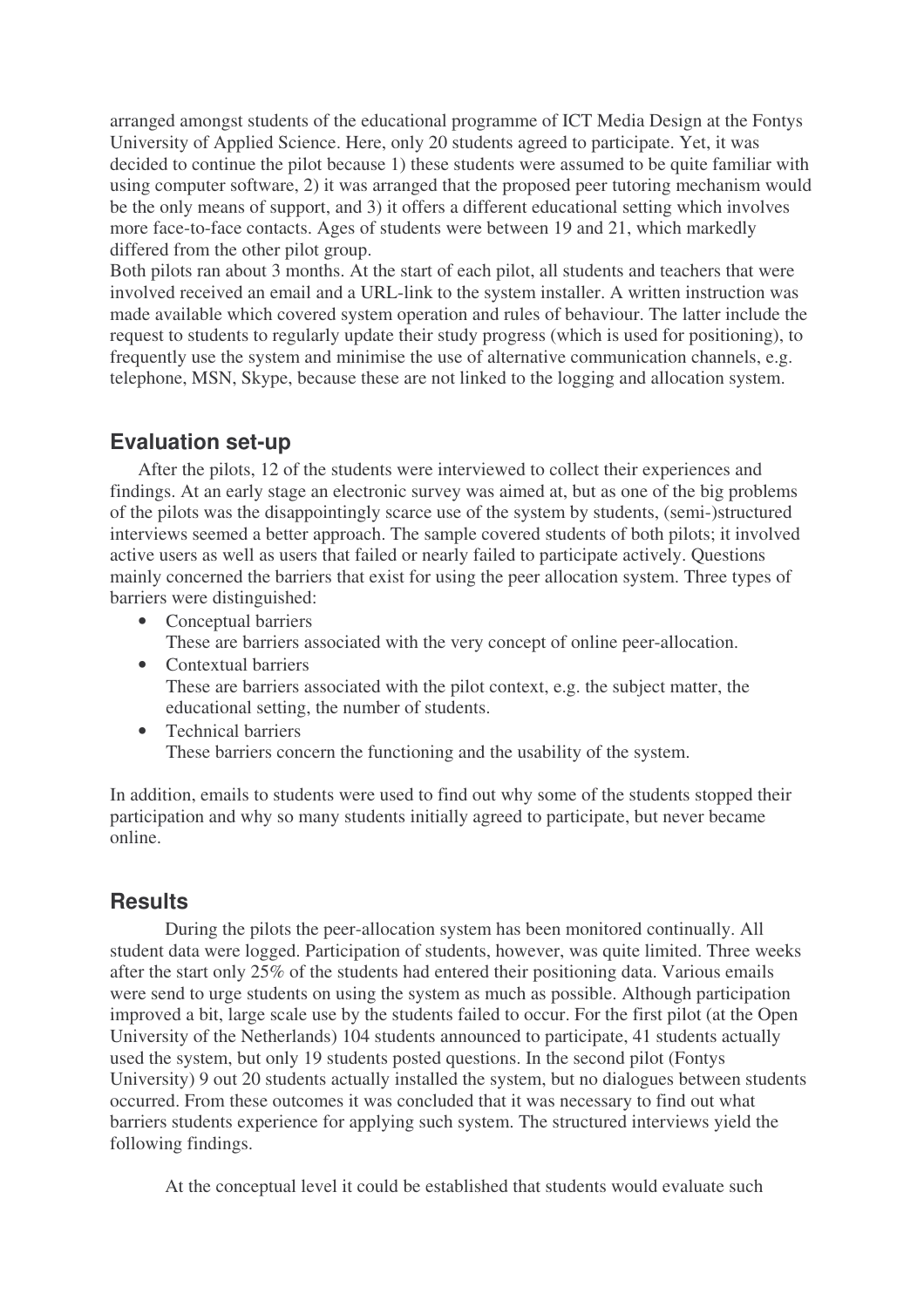synchronous peer-tutoring system as a practical and convenient way of providing and receiving assistance. Their a priori preparedness to answer questions of peers is high, on the condition that it would not take too much time and it would not interfere too much with their own learning. Critical remarks were made about the lack of personal involvement; working with the prototype never gave the impression of an active community with students that were available to support you. For that reason students preferred to use existing tools like email or telephone to contact fellow students.

About the contexts of both pilots the students noted that the course contents didn't raise much questions that would be suitable for addressing to the peer allocation system. According to the students, both courses were too practical and mainly directed to learning or finding factual information. Most questions involved could easily be answered by using an internet search engine. Non-trivial questions, linked with understanding, problem solving and explanations would be more suitable for applying peer-support. For these types of questions, students admitted to have sufficient alternative channels at their disposal. Despite agreements with teachers to behave unresponsive, these were mostly prepared to answer emails and give appropriate advice. This is probably unavoidable when experimenting in a authentic educational setting, with teachers responsible for educational quality. Also, regular face-toface meetings of students and their teachers continued to take place and interfered with the pilots aims. Furthermore, the low participation of students in the peer-allocation system was self-establishing, because there were only few students left to find an appropriate peer. Hence, the matching routine failed increasingly to make a match between students. The students of Fontys University established our expectation that such system is unnecessary in a context of low student numbers and frequent face-to-face contacts. The system would be suitable in situations of distributed online learning, where students don't know each other. So, large student populations, deprived of face-to-face contacts, little availability of teachers and content that raises conceptual questions rather than factual questions: that is exactly what the approach is meant for.

Despite some minor problems, the system technically functioned satisfactory. This means that the technical implementation of the peer matching logic and the system architecture was a success. Installation and operation of the client software were simple and clear. In case of problems the available manual came up with the right answers. Occasionally, students dropped out when technical problems occurred. The students of Fontys University, who have a special interest in multimedia and interaction design, would have preferred a less clinical user interface.

The email responses of students showed that students have various reasons for not participating, even after initial promises. Private problems which urged for a study break were the dominant reason for not using the system (18 times). Other reasons: some students changed their course schedule, some students don't like using the computer, some have doubts about the significance of peer support, there were alternative channels like the course forum or face-to-face meetings, the course was easy, technical problems with virus scanner or firewall settings, incompatibility with Apple computers.

#### **Discussion and conclusions**

For various reasons the pilots failed to allow large scale testing. The system technically functioned appropriately. But it seems that the number of active students was far too low to test the viability and robustness of the mapping algorithm to full extent. So care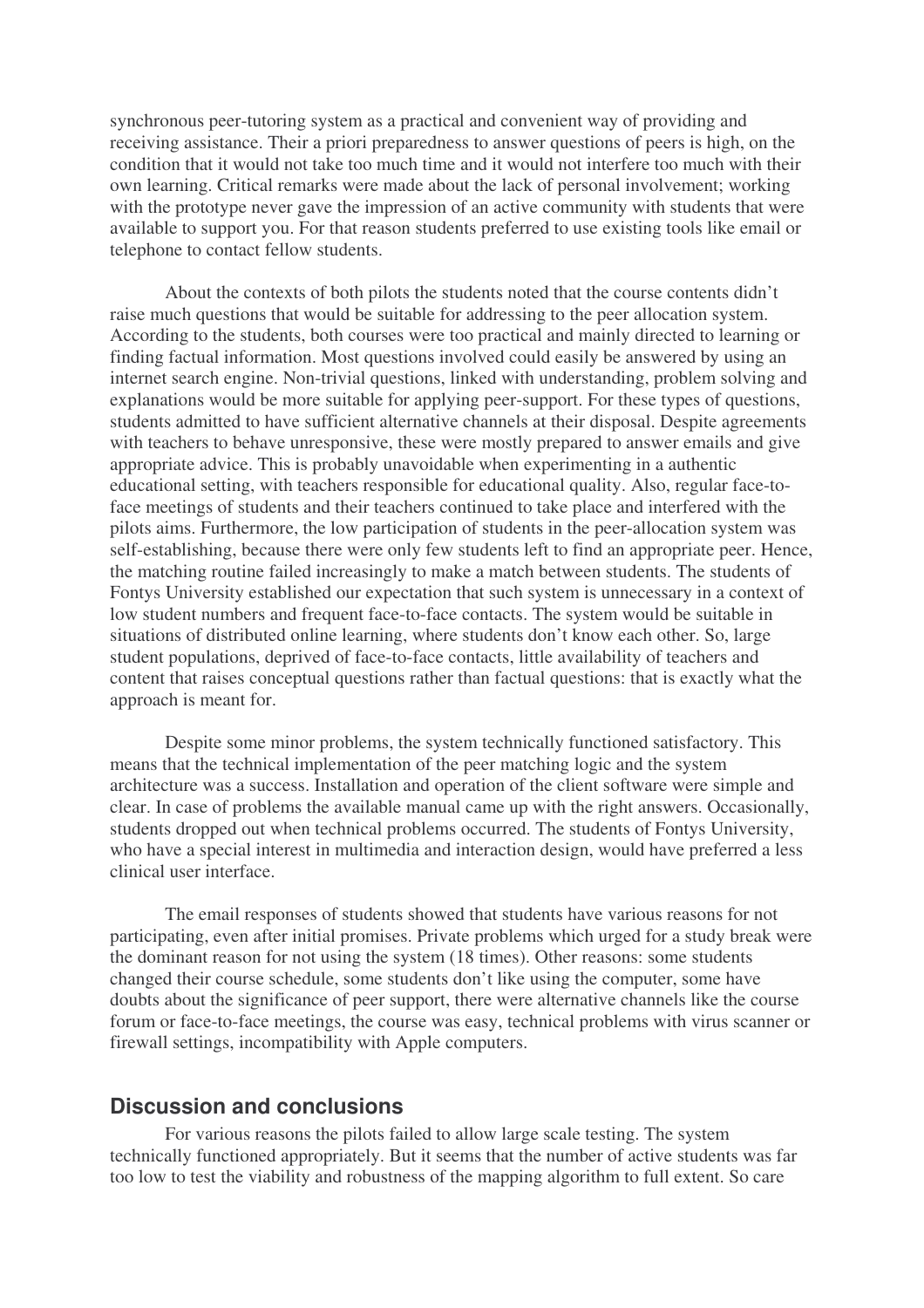should be taken when generalising the outcomes of this study. For the allocation mechanism to function properly and stable the active participation of more students is required. This is in accordance with simulation studies, which suggest that system stability rapidly decreases when the number of participants drops below 30 to 60 persons (Westera, 2007). The evaluation shows that the use of a self-organising, synchronous peer-allocation system may be successful, but that context variables have great impact on its functioning. Structured interviews and email responses of users suggest the following recommendations for using such a system successfully:

- The context should be distributed online learning rather than face-to-face education.
- Preferably students don't know each other.
- The number of students should be high enough, probably some 100, or even much higher to compensate for passive students and dropouts.
- Students should be actively involved and stimulated to apply the system as much as possible.
- Alternative support mechanisms, like FAQs, teachers, forums, intelligent support agents or conferences are lacking or ineffective.
- Course content raises non-trivial problems and questions, which cannot simply be resolved by using resource search engines or other tools.
- Effortless operation.
- Cross-platform operation and easy co-ordination with firewalls and virus scanners.
- The application fosters group awareness and community feeling.

In this paper the first pilot experiments with a synchronous online prototype for peer tutoring have been explained. It has turned out that non-technical issues are rigorous showstoppers. A next step in this research would be the unhampered implementation of the system while meeting the requirements listed above. Its future perspective is the viability of a simple and reliable solution for online assistance, which is in full accordance with the Web 2.0 philosophy.

# **References**

Anderson, A., Cheyne, W., Foot, H., Howe, C., Low, J. & Tolmie, A. (2000) Computer support for peer-based methodology tutorials. *Journal of Computer Assisted Learning*, Vol. 16, pp. 41-53.

Brown, J.S., Collins, A. & Duguid, S. (1989). Situated cognition and the culture of learning. *Educational Researcher*, Vol. 18(1), pp. 32-42.

De Vries, F., Kester, L., Sloep, P., van Rosmalen, P., Pannekeet, K., & Koper, R. (2005). Identification of critical time-consuming student support activities in e-learning. ALT-J, *Research in Learning Technology*, 13(3), 219-229.

Fantuzzo, J.W., Riggio, R.E., Connelly, S. & Dimeff, L.A. (1989) Effects of reciprocal peer tutoring on academic achievement and psychological adjustment: A component analysis. *Journal of Educational Psychology*, Vol. 81, pp. 173-177.